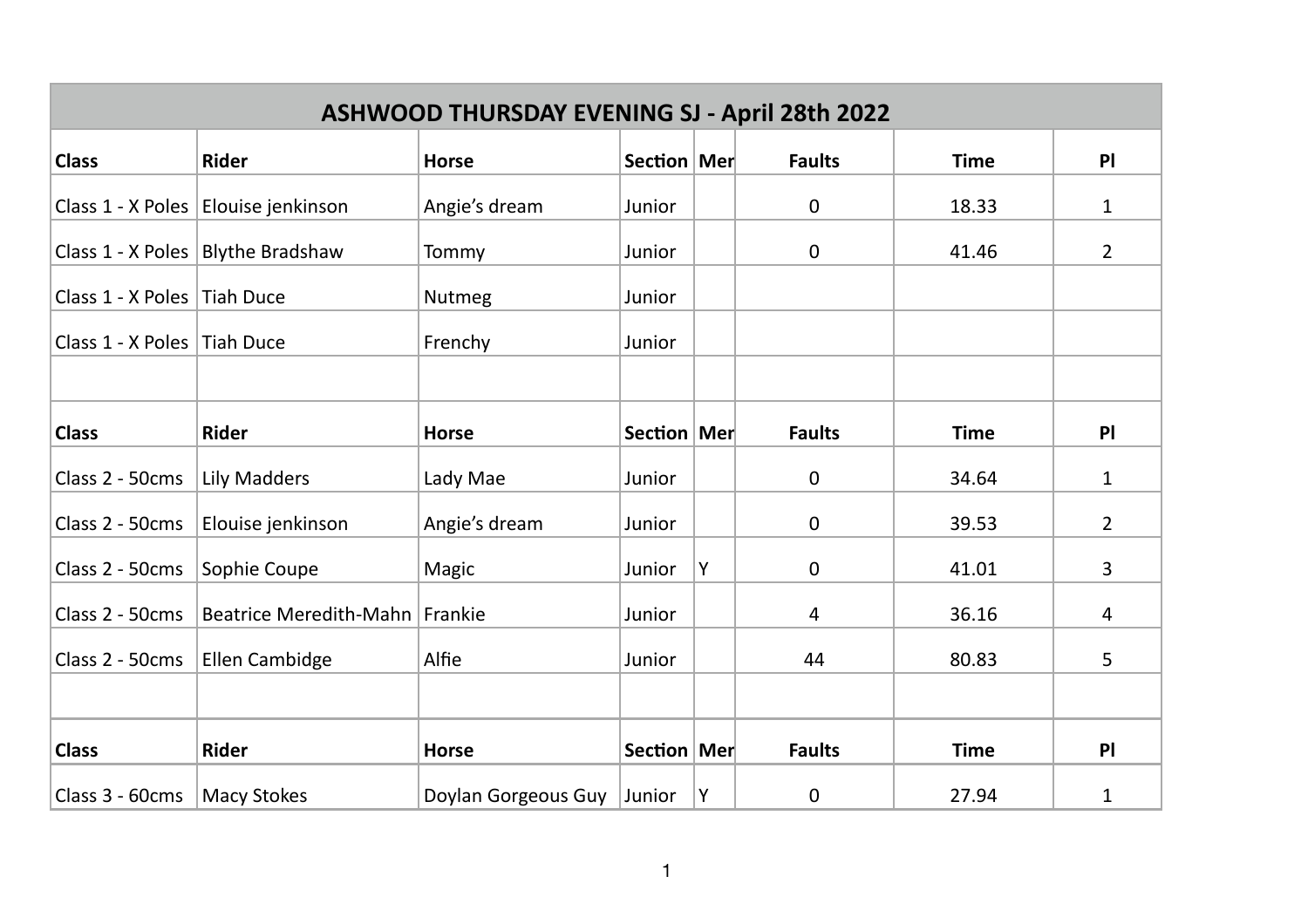| Class 3 - 60cms             | <b>Grace Evans</b>             | Matrix           | Junior        |   | $\mathbf 0$    | 29.08       | 2              |
|-----------------------------|--------------------------------|------------------|---------------|---|----------------|-------------|----------------|
| Class 3 - 60cms             | Molly watton                   | Bob              | Junior        |   | 0              | 30.70       | 3              |
| Class 3 - 60cms             | Elouise jenkinson              | Angie's dream    | Junior        |   | 0              | 43.31       | 4              |
| Class 3 - 60cms             | Sophie Coupe                   | Magic            | Junior        | Y | 0              | 43.41       | 5              |
| Class 3 - 60cms             | Lily Madders                   | Lady Mae         | Junior        |   | 4              | 33.96       | 6              |
| Class 3 - 60cms             | Evie                           | Goldie           | Junior        |   | $\overline{a}$ | 35.83       |                |
| Class 3 - 60cms             | Sophie Coupe                   | <b>Bluebelle</b> | Junior        | Y | 4              | 42.91       |                |
| Class 3 - 60cms             | Beatrice Meredith-Mahn Frankie |                  | Junior        |   | 8              | 41.04       |                |
|                             |                                |                  |               |   |                |             |                |
| Class 3 - 60cms             | <b>Tamara Williams</b>         | Simba            | Senior        |   | 0              | 30.30       | $\mathbf{1}$   |
| Class 3 - 60cms             | Chris crane                    | <b>Bonnie</b>    | Senior        | Υ | 4              | 30.60       | $\overline{2}$ |
| Class 3 - 60cms             | Dannielle Essery               | Hydelea Neyo     | Senior        |   | 4              | 43.58       | 3              |
| Class 3 - 60cms             | <b>Daniel Russel</b>           | Penny            | Senior        |   | 8              | 49.06       | 4              |
|                             |                                |                  |               |   |                |             |                |
| <b>Class</b>                | Rider                          | <b>Horse</b>     | Section   Mer |   | <b>Faults</b>  | <b>Time</b> | PI             |
| Class 4 - 70cms Grace Evans |                                | Matrix           | Junior        |   | 0              | 28.36       | 1              |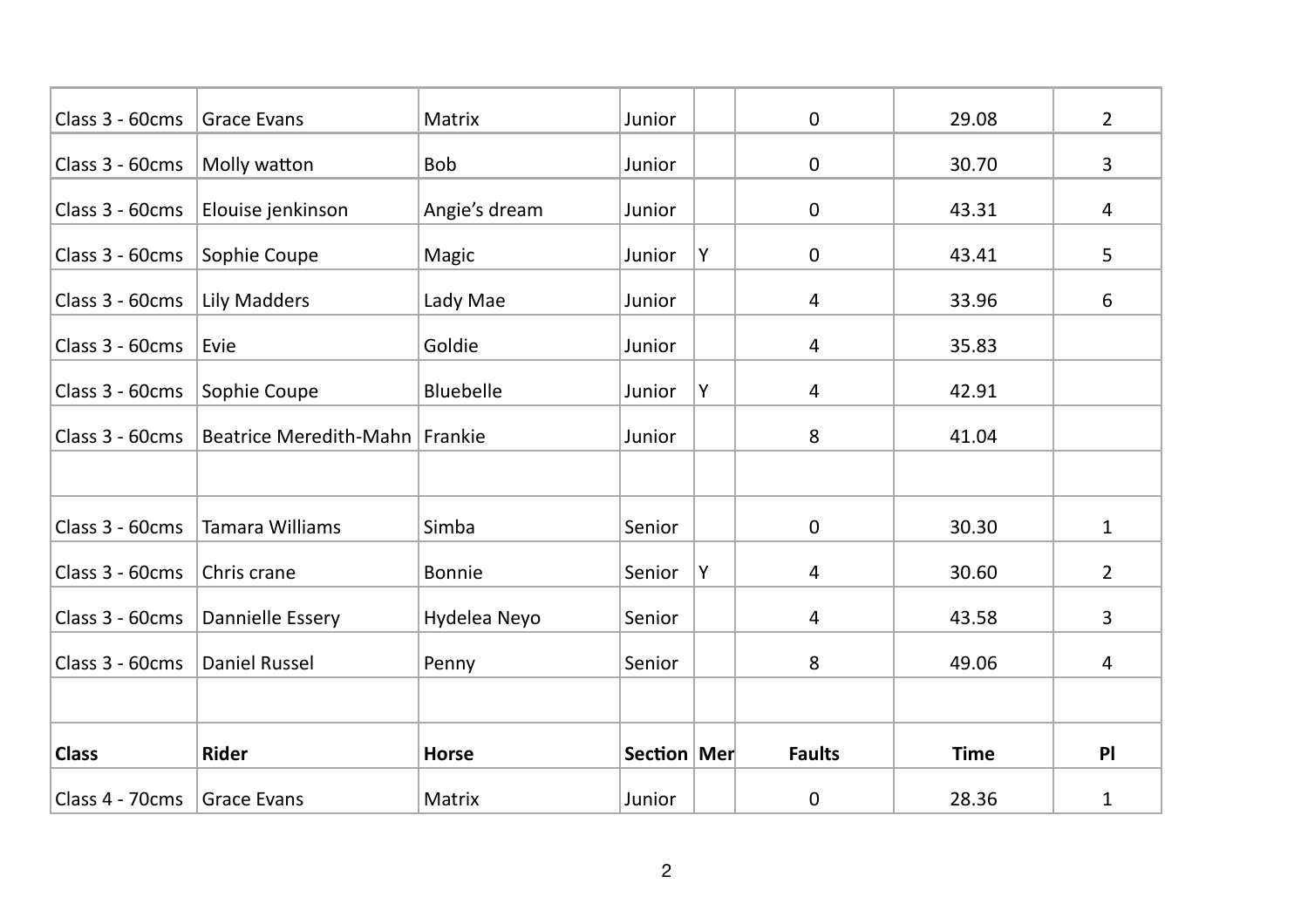| Class 4 - 70cms                  | Evie                  | Goldie                       | Junior |   | $\mathbf 0$    | 29.20 | $\overline{2}$ |
|----------------------------------|-----------------------|------------------------------|--------|---|----------------|-------|----------------|
| Class 4 - 70cms                  | Jazz Rohan            | Dolan Pete                   | Junior |   | 0              | 32.08 | 3              |
| Class 4 - 70cms                  | <b>Macy Stokes</b>    | Doylan Gorgeous Guy          | Junior | Υ | $\overline{a}$ | 29.66 | 4              |
| Class 4 - 70cms                  | Molly watton          | Bob                          | Junior |   | 4              | 30.08 | 5              |
| Class 4 - 70cms                  | <b>Isabel Coombes</b> | Roxy                         | Junior |   | 4              | 31.26 | 6              |
| Class 4 - 70cms                  | <b>Olivia Wheeler</b> | Lucy Brown                   | Junior |   |                |       |                |
|                                  |                       |                              |        |   |                |       |                |
| Class 4 - 70cms                  | <b>Chris Crane</b>    | <b>Bonnie</b>                | Senior | Υ | $\mathbf 0$    | 31.88 | $\mathbf{1}$   |
| Class 4 - 70cms                  | Olivia Riley          | <b>Brocton's Primrose</b>    | Senior |   | 0              | 32.23 | $\overline{2}$ |
| Class 4 - 70cms                  | Charlie Snaith        | Millie                       | Senior |   | $\mathbf 0$    | 32.30 | 3              |
| Class 4 - 70cms                  | Dannielle essery      | Dancing queen (seren) Senior |        |   | 0              | 35.36 | 4              |
| Class 4 - 70cms                  | <b>Ellie Bunce</b>    | Merlin                       | Senior |   | $\mathbf 0$    | 38.64 | 5              |
| Class 4 - 70cms                  | Keely Fellows         | Bethalls house onyx          | Senior |   | 4              | 32.08 | 6              |
| Class 4 - 70cms                  | <b>Billie hall</b>    | Daniel                       | Senior |   | $\overline{a}$ | 35.34 |                |
| Class 4 - 70cms                  | Lisa Powell           | Flash                        | Senior |   | 8              | 43.68 |                |
| Class 4 - 70cms   Daniel Russell |                       | Penny                        | Senior |   | 12             | 41.18 |                |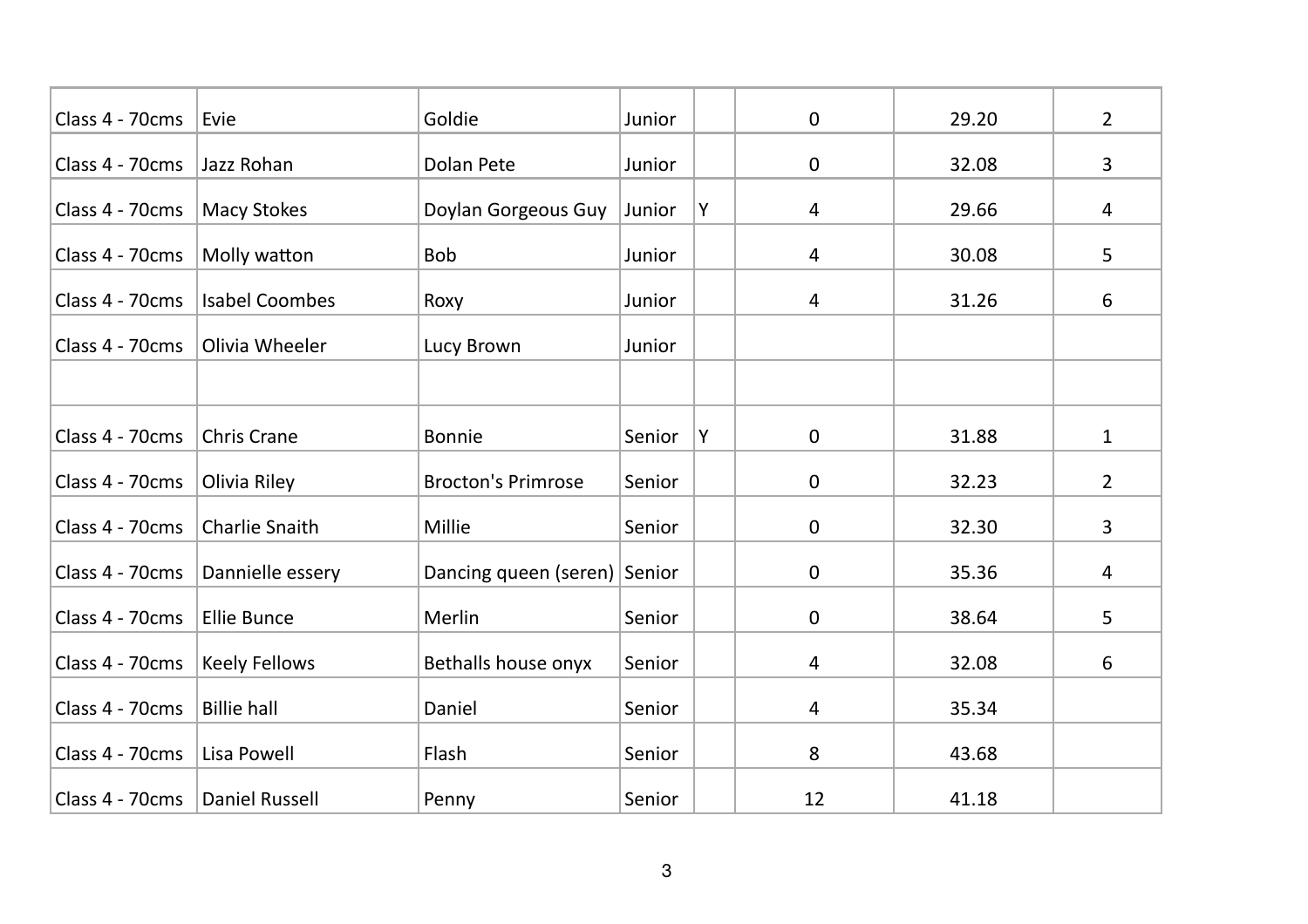| <b>Class</b>                    | <b>Rider</b>          | <b>Horse</b>              | Section   Mer | <b>Faults</b> | <b>Time</b> | PI             |
|---------------------------------|-----------------------|---------------------------|---------------|---------------|-------------|----------------|
| Class 5 - 80cms                 | Sammy Hall            | Dylan                     | Senior        | $\mathsf 0$   | 30.92       | $\mathbf{1}$   |
| Class 5 - 80cms                 | Clara Edwards         | Dillie                    | Senior        | 4             | 33.35       | $\overline{2}$ |
| Class 5 - 80cms                 | Olivia Riley          | <b>Brocton's Primrose</b> | Senior        | 4             | 34.31       | 3              |
| Class 5 - 80cms                 | <b>Billie Hall</b>    | Diamond                   | Senior        | 8             | 37.50       | 4              |
| Class 5 - 80cms                 | Annabel Jones         | Percy                     | Senior        | 12            | 36.11       | 5              |
| Class 5 - 80cms                 | Jazz Rohan            | Dolan Pete                | Junior        | 12            | 63.81       | 6              |
| Class 5 - 80cms                 | Will Gaff             | Gotaway                   | Senior        | 16            | 38.70       |                |
| Class 5 - 80cms                 | <b>Ellie Bunce</b>    | Merlin                    | Junior        | E             |             |                |
| Class 5 - 80cms                 | <b>Isabel Coombes</b> | Roxy                      | Junior        | E             |             |                |
| Class 5 - 80cms                 | Ella Whittingham      | Embla Isabella            | Senior        | W/D           |             |                |
|                                 |                       |                           |               |               |             |                |
| <b>Class</b>                    | Rider                 | <b>Horse</b>              | Section   Mer | <b>Faults</b> | <b>Time</b> | PI             |
| Class 6 - 90cms                 | Jenna Wallbank        | Emmy                      | Senior        | 0             | 36.84       | 1              |
| Class 6 - 90cms   Annabel Jones |                       | Percy                     | Senior        | 8             | 37.2        | 2              |